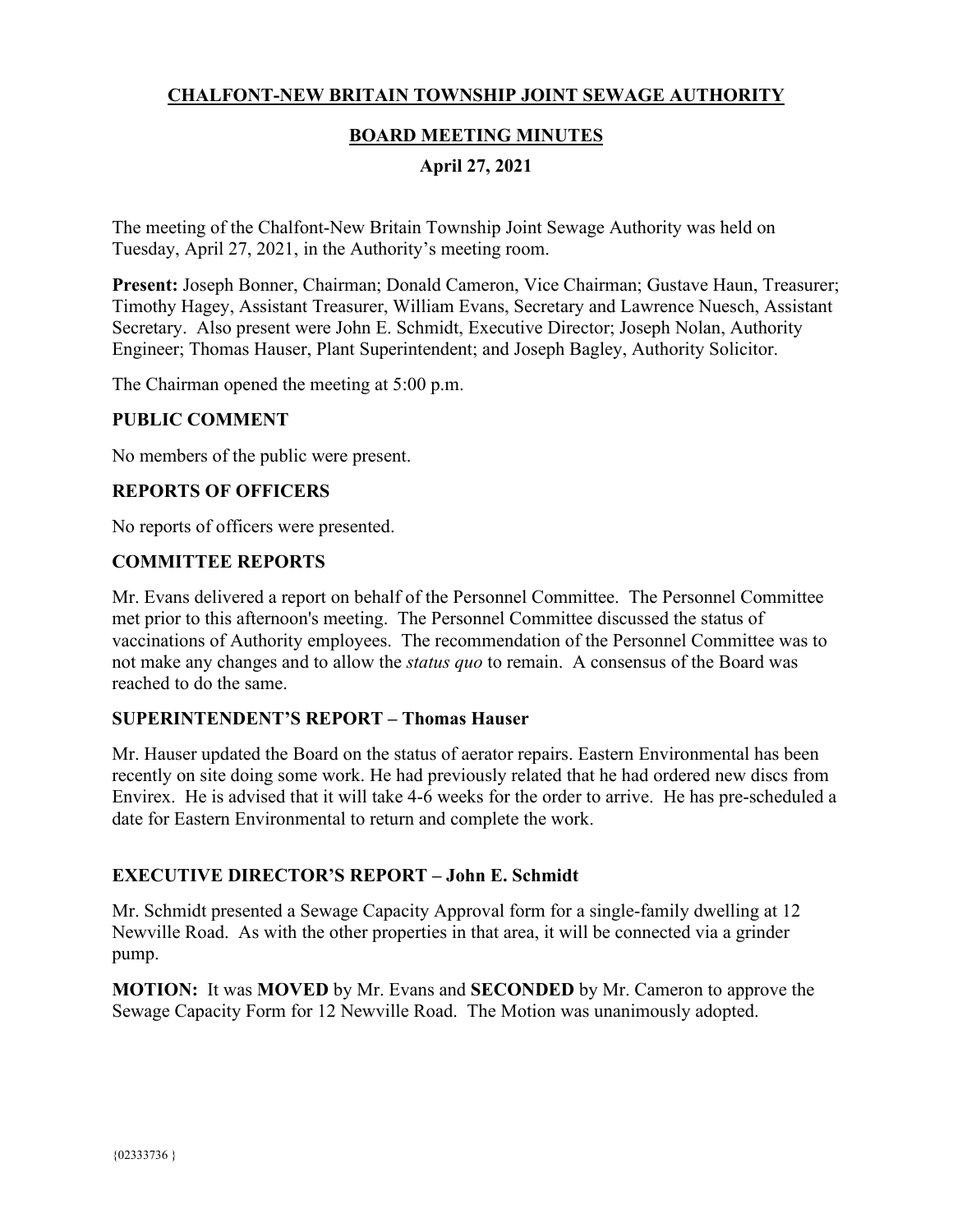Mr. Schmidt advised the Board that he will provide snacks and coffee in the kitchen at the next meeting.

Mr. Schmidt requested approval to change life insurance companies. Prior problematic issues with the current insurance company, American United Life, were discussed. Mr. Schmidt worked with the agent and received a quote for slightly less than the current charges for life insurance for employees. The new company is Reliance Standard.

**MOTION:** It was **MOVED** by Mr. Evans and **SECONDED** by Mr. Hagey to approve the change from American United Life to Reliance Standard. The Motion was unanimously adopted.

Mr. Schmidt reported to the Board that the Soccer Association has made two (2) requests, one for the installation of artificial turf on the lower fields and the other additional parking.

A general discussion ensued regarding overall use of the Authority site, future use of the Authority site, any possible expansion and where it would be located and, in general, the future land use by the Authority of its site.

There was also a general discussion regarding requests of the Soccer Association. Some negative effects of the installation of artificial turf were discussed.

**MOTION:** It was **MOVED** by Mr. Hagey and **SECONDED** by Mr. Evans to ask for more information about expanded parking including the provision of a plan to the Authority before further action is taken on that request. At the same time, and as part of the Motion, rejection of the artificial turf request was made by the Board. It was further discussed that if the additional parking goes forward, the Soccer Association must obtain the approval of Doylestown Township. The Motion was unanimously adopted.

# **ENGINEER'S REPORT – Joseph Nolan, P.E.**

Mr. Nolan reported that the design of Pump Station No. 4 is completed. Mr. Nolan met today with an electrical engineer and he expects that engineer to finalize a plan within one (1) month. A draft resolution and a public notice were given to Mr. Schmidt and forwarded to the Board of Supervisors for approval. After the resolution is adopted, it will be forwarded to DEP. The Authority is also going to request a waiver of land development from New Britain Township for the Pump Station.

In response to a question from the Board about when ground would be broken, Mr. Nolan reported that he expects the project to be bid in the late Summer or early Fall. There was a discussion regarding the type of pumps, and the long lead times for ordering pumps.

# **SOLICITOR'S REPORT – Joseph M. Bagley, Esquire**

Mr. Bagley reported that he had forwarded the easement to Bucks County for Pump Station No. 4 for approval and execution. He sent a written reminder to the attorney and paralegal for Bucks County on Monday, April 26. He has not heard anything back.